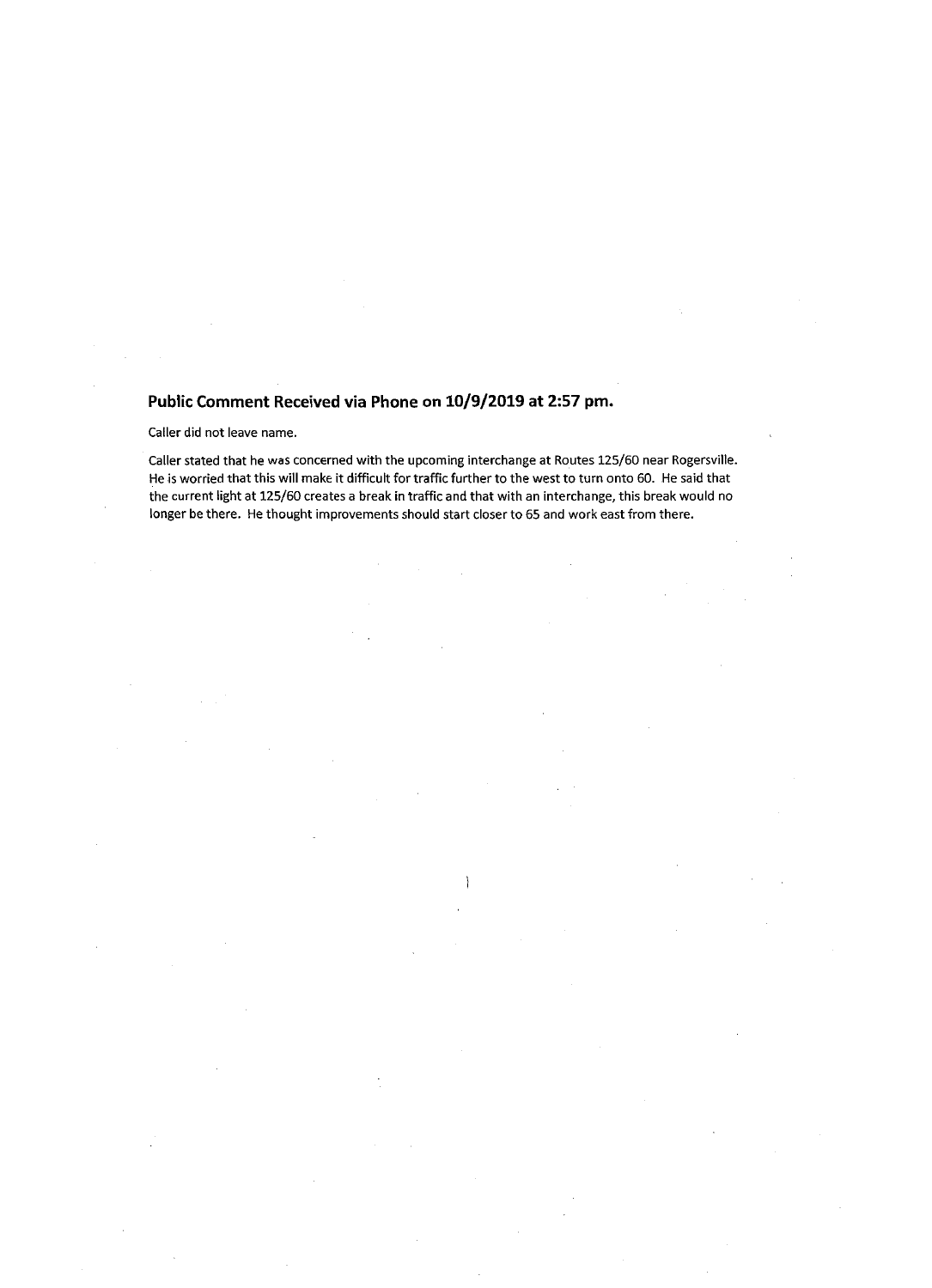## Comment Comment

| From:    |  |
|----------|--|
| Sent:    |  |
| To:      |  |
| Subject: |  |

Vreni Jones <vrenijones@yahoo.com> Friday, October 11, 2019 2:02 PM Comment Comment Transportation Request

<sup>1</sup> would like to suggest the building of <sup>a</sup> walkway at the intersection of 65 and Sunshine. This area is difficult to navigate on foot or by bike as <sup>a</sup> result of heavy traffic on Sunshine and the on and off ramps of 65. High school students living in Pearson Creek, Emerald Park, Blackman Woods, Forrest Heights and other subdivisions east of 65 are not offered bus transportation. There is no way to get to schooi unless you traverse the highway ramp and doing so on foot is perilous at best. Those living on the north side of Sunshine have to cross that busy street in addition to the 65 ramps to get to school and there is no crosswalk. Apartment dwellers on Ingram Mill and 65 could easily walk to Mama Jeans or Walmart Neighborhood Market if there was a walkway and it would ease traffic in that area.

Please seriously consider this request. The additional construction in this area be will bringing additional traffic. Building <sup>a</sup> walkway for walkers and bikers (in particular high school students) should help to ease this traffic and more importantly, provide <sup>a</sup> safe way for pedestrians to get to the other side of 65.

 $\mathbf{1}$ 

Thankyou,

Vreni Jones 4043 <sup>E</sup> Cherokee Street Springfield, MO. 65809

Sent from Yahoo Mail on Android